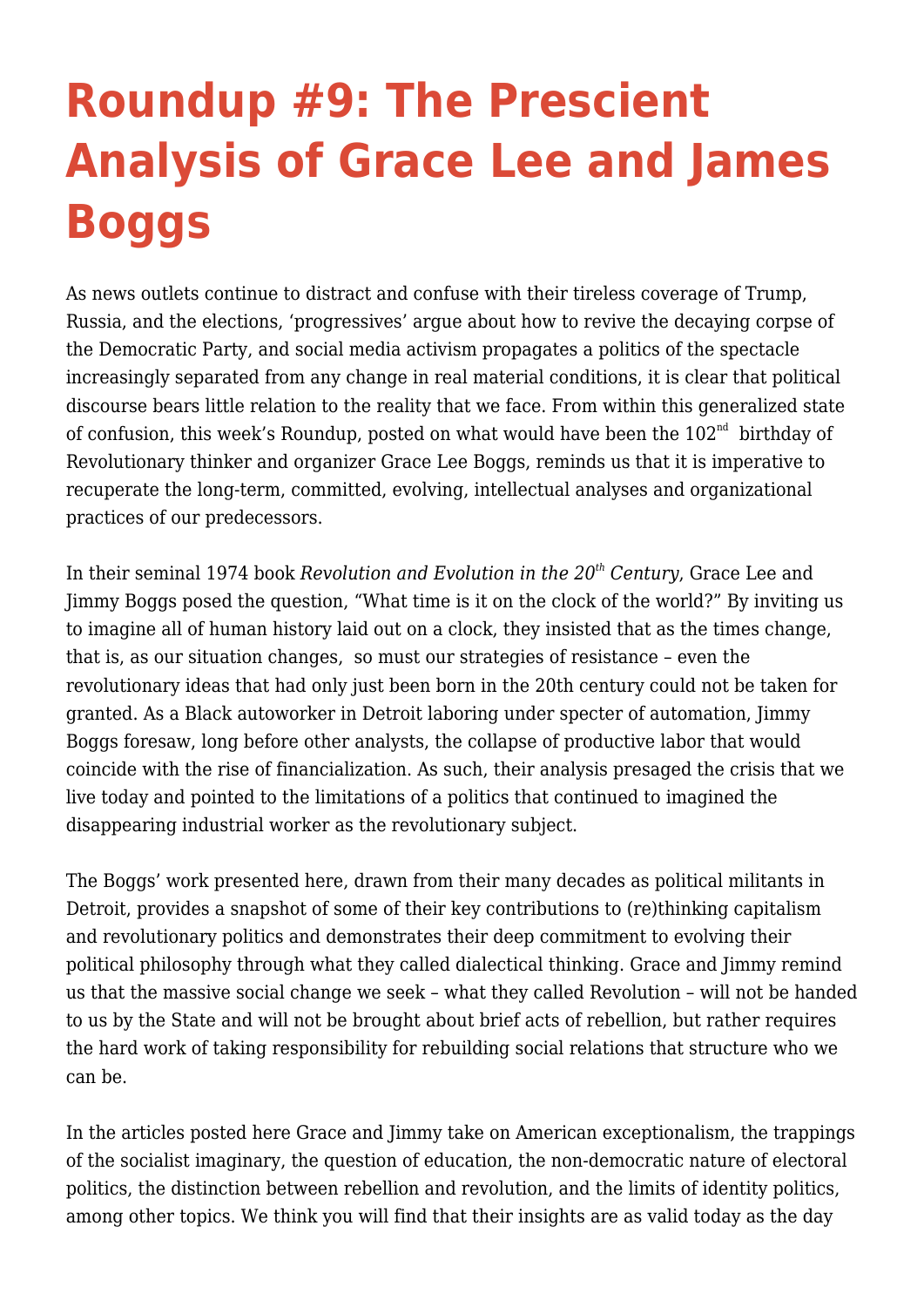## they were written. — The Workshop for Intercommunal Study

## [James Boggs: The American Revolution](http://intercommunalworkshop.org/james-boggs-the-american-revolution/)

"Today…the struggle is much more difficult. What it requires is that people in every stratum of the population clash not only with the agents of the silent police state but with their own prejudices, their own outmoded ideas, their own fears which keep them from grappling with the new realities of our age. The American people must find a way to insist upon their own right and responsibility to make political decisions and to determine policy in all spheres of social existence —whether it is foreign policy, the work process, education, race relations, community life. The coming struggle is a political struggle to take political power out of the hands of the few and put it into the hands of the many. But in order to get this power into the hands of the many, it will be necessary for the many not only to fight the powerful few but to fight and clash among themselves as well."

## [Grace Lee Boggs: Introduction to](http://intercommunalworkshop.org/grace-lee-boggs-introduction-revolution-evolution/) *[Revolution and Evolution in the Twentieth Century](http://intercommunalworkshop.org/grace-lee-boggs-introduction-revolution-evolution/)*

"…a rebellion usually lasts only a few days. After it ends, the rebels are elated. But they then begin to view themselves mainly as victims and expect those in power to assume responsibility for changing the system. By contrast, a revolution requires that a people go beyond struggling against oppressive institutions and beyond victim thinking. A revolution involves making an evolutionary/revolutionary leap towards becoming more socially responsible and more self- critical human beings. In order to transform the world, we must transform ourselves. Thus, unlike rebellions, which are here today and gone tomorrow, revolutions require a patient and protracted process that transforms and empowers us as individuals as we struggle to change the world around us. Going beyond rejections to projections, revolutions advance our continuing evolution as human beings because we are practicing new, more socially responsible and loving relationships to one another and to the earth."

#### [Grace Lee Boggs – Education: The Great Obsession](http://intercommunalworkshop.org/boggs-education-great-obsession/)

"American education, like American society, is based upon the philosophy of individualism. According to this philosophy, the ambitious individual of average or above-average ability from the lower and middle classes is constantly encouraged to climb up the social ladder out of his social class and community. To achieve this goal, like the black Englishman in colonial Africa, he must conduct himself in ways that meet the approval and social standards of those in power, that is to say, as much unlike those in his community and as much like those in the Establishment as possible. If he does this consistently to the satisfaction of those in power, who are always observing and grading his behavior, he is rewarded by promotion and advancement into the higher echelons of the system. This is what is known as "making